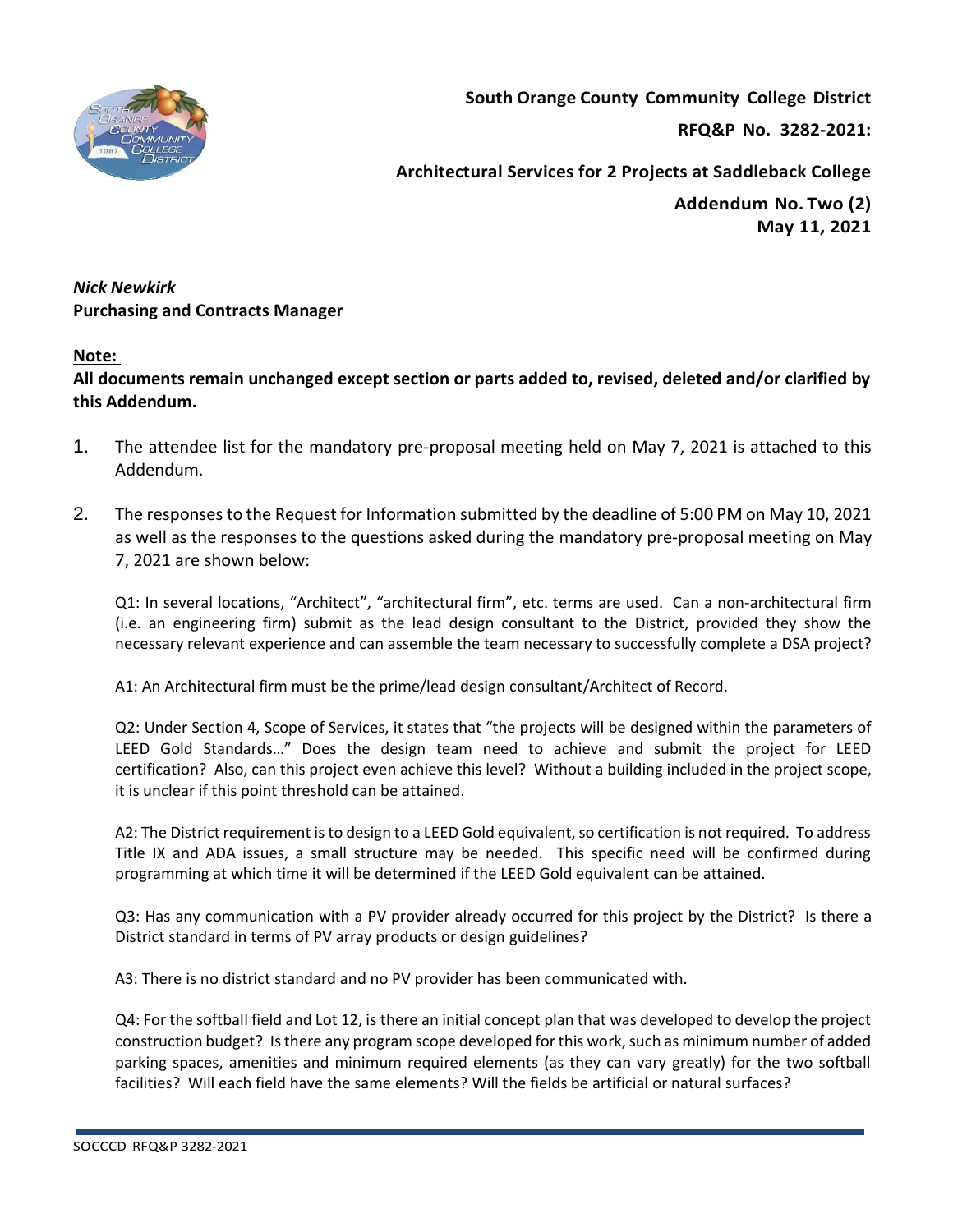A4: a. The initial concept is in our 2020 Facilities Master Plan, and was the basis of the project construction budget.

b. No, there is not a detailed program scope.

c. It is anticipated that the fields be artificial turf, but the decision has not been finalized.

Q5: Form B, Item 3: do you want us to include the resumes of personnel for both projects together in this section?

A5: Yes, that is acceptable. If there is personnel designated for only one of the two projects, notate that on the resume.

Q6: Form C, Item 4: we are a national firm serving public entity clients across the country, please confirm if you would like us to list each public entity client served in the past 5 years across the country, or only list those in California?

A6: Preference is for California, and Community Colleges specifically.

Q7: Form C, Item 8: Can you clarify what you mean by listing projects in chronological order? Is there a certain order you are looking for?

A7: Listed by date of project completion, most recent first.

Q8: Form G: we are a national firm serving four-year higher education and community college districts across the country, please confirm if you would like us to list each of these districts in the past 5 years across the country, or only list those in California?

A8: Preference is for projects in California

Q9: Can you please confirm if any of the documents need to be notarized?

A9: No documents require notarization

Q10: Will the district provide a detailed ground topographic survey to the selected firm?

A10: Yes, a detailed survey will be provided to the awarded firm.

Q11: Will the district provide a geotechnical report to the selected firm?

A11: Once the program and layout is identified, the District will secure a geotechnical report and provide to the awarded firm.

Q12: Is consultant required to produce WQMP (Water Quality Management Plan) and also satisfy South Orange County Hydromodification requirements by submitting to City of Mission Viejo for permitting? Or does district has a master plan that for WQMP and hydromodification that is designed and permitted by others which the selected form for this project can simply implement into their design drawings and scope of the project?

A12: Yes, a WQMP is required. If the storm flow off campus is greater in volume or flow rate based on the existing conditions, then the South Orange County Hydromodification requirements must be met. Permitting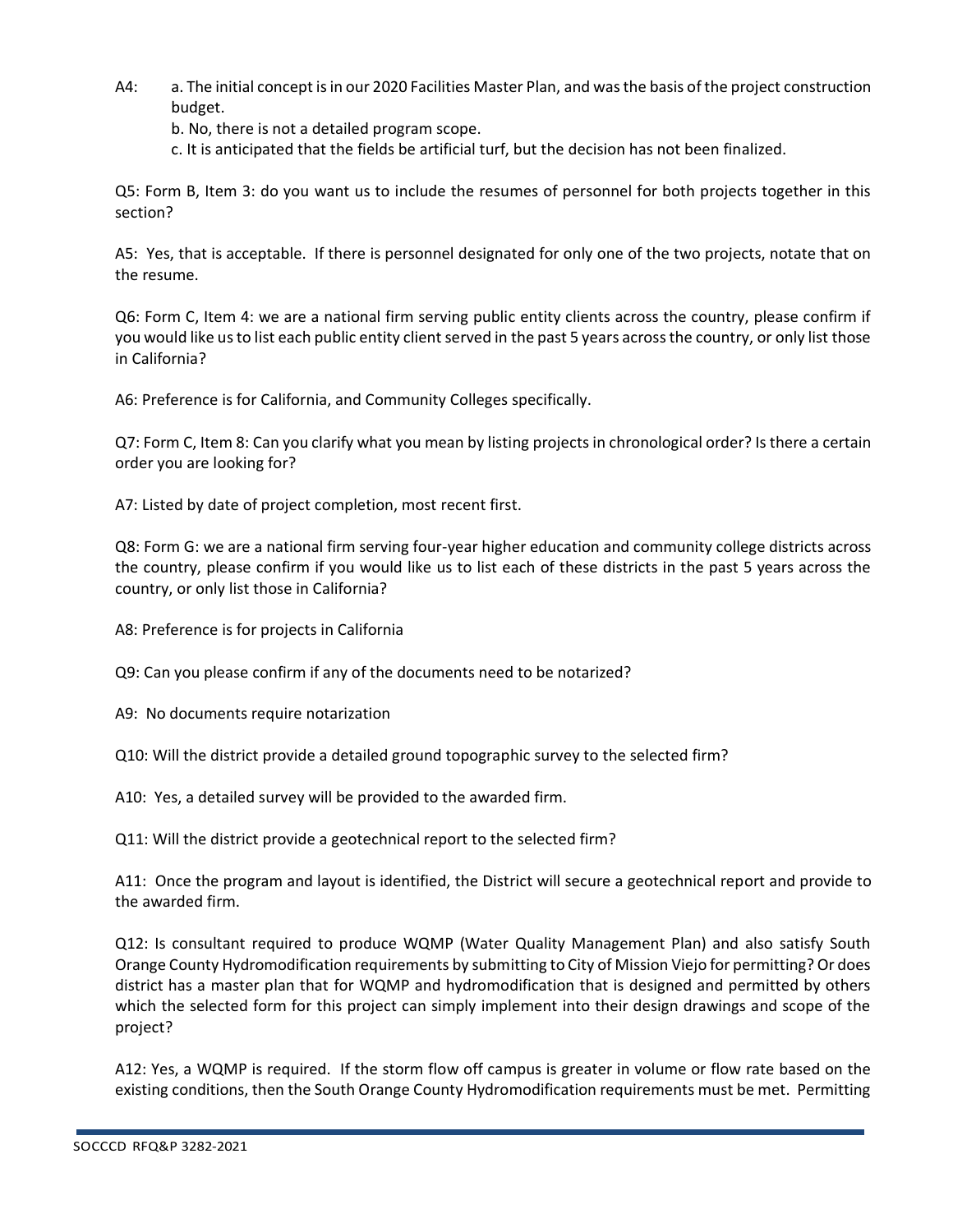by the City of Mission Viejo is not required, but meeting with them to review the storm drainage patterns and flow will be. The District does not have a master WQMP at this time.

Q13: Is the architect required to prepare environmental assessment for this project? Or will district attain environmental consultant and provide architect with the findings and study?

A13: An environmental assessment will not be required for this project, however, there are CEQA Mitigation Monitoring requirements that will need to be addressed as part of the project:

- **Mitigation Measure BIO-1:** Prior to land-clearing activities from February 1 through August 31, a qualified biologist first shall evaluate the type and extent of vegetation removal. As determined necessary, the biological shall conduct a nesting survey to identify any direct or indirect impacts to actively nesting birds. If direct or indirect impacts are identified, the biologist shall specify the appropriate mitigation measure(s) for these impacts. Such measures may include avoidance of occupied nests, working outside an established buffer area, modified scheduling of grading and clearing, and monitoring of active nests during construction.
- **Mitigation Measure PR-1:** Prior to any excavation or grading, the district shall compare the limits of proposed excavations with the depth and lateral extent of existing sub-surface disturbances, including foundations, utility, and fill materials. The district shall determine the extent of sub-surface disturbances by using information including, but not limited to, as-built construction plans, underground utility surveys, and/or historic or recent geotechnical information, including boring and trenching logs.
- **Mitigation Measure PR-2:** Should resources be uncovered as a result of campus grading and/or excavation shallower than five feet, a qualified paleontologist shall be retained and notified, and work in the area of the find shall cease until a paleontological monitor, under the supervision of the qualified paleontologist, arrives. The paleontological monitor shall have the authority to halt or divert any activities adversely impacting potentially significant paleontological resources, and those resources must be recovered, analyzed, and curated with the Natural History Museum of Los Angeles County.
- **Mitigation Measure PR-3:** Based on information obtained from compliance with Mitigation Measure PR-1, and should excavations exceed five feet in depth, a qualified paleontologist shall be retained to conduct additional paleontological assessment using pre-construction geotechnical surveys to define the subsurface geological features of the campuses better. Data from the geotechnical surveys will help define the vertical and horizontal distribution of paleontologically sensitive subsurface units to assist in the accurate development of any monitoring requirements. Should that data indicate paleontological sensitivity, the following shall occur:
	- A qualified paleontologist shall be retained to attend a pre-construction meeting with construction personnel. The paleontologist shall inform construction personnel that fossils may be encountered, and provide information on the appearance of fossils, the role of paleontological monitors, and on proper notification procedures; and
	- A paleontological monitor, under the supervision of a qualified paleontologist, shall monitor all earth-moving activities with potential to disturb previously undisturbed paleontologically-sensitive sediment. The paleontological monitor shall have the authority to halt or divert any activities adversely impacting potentially significant paleontological resources, and those resources must be recovered, analyzed, and curated with the Natural History Museum of Los Angeles County.

Q14: Should the consultant include SWPPP and filing with State water Quality board in their scope? Or will District require selected contractor to prepare and submit for engineer's review prior construction?

A14: The consultant should include the Erosion Control plans. The contractor will be required to produce the SWPPP and file all fees for the NOI and annual fees.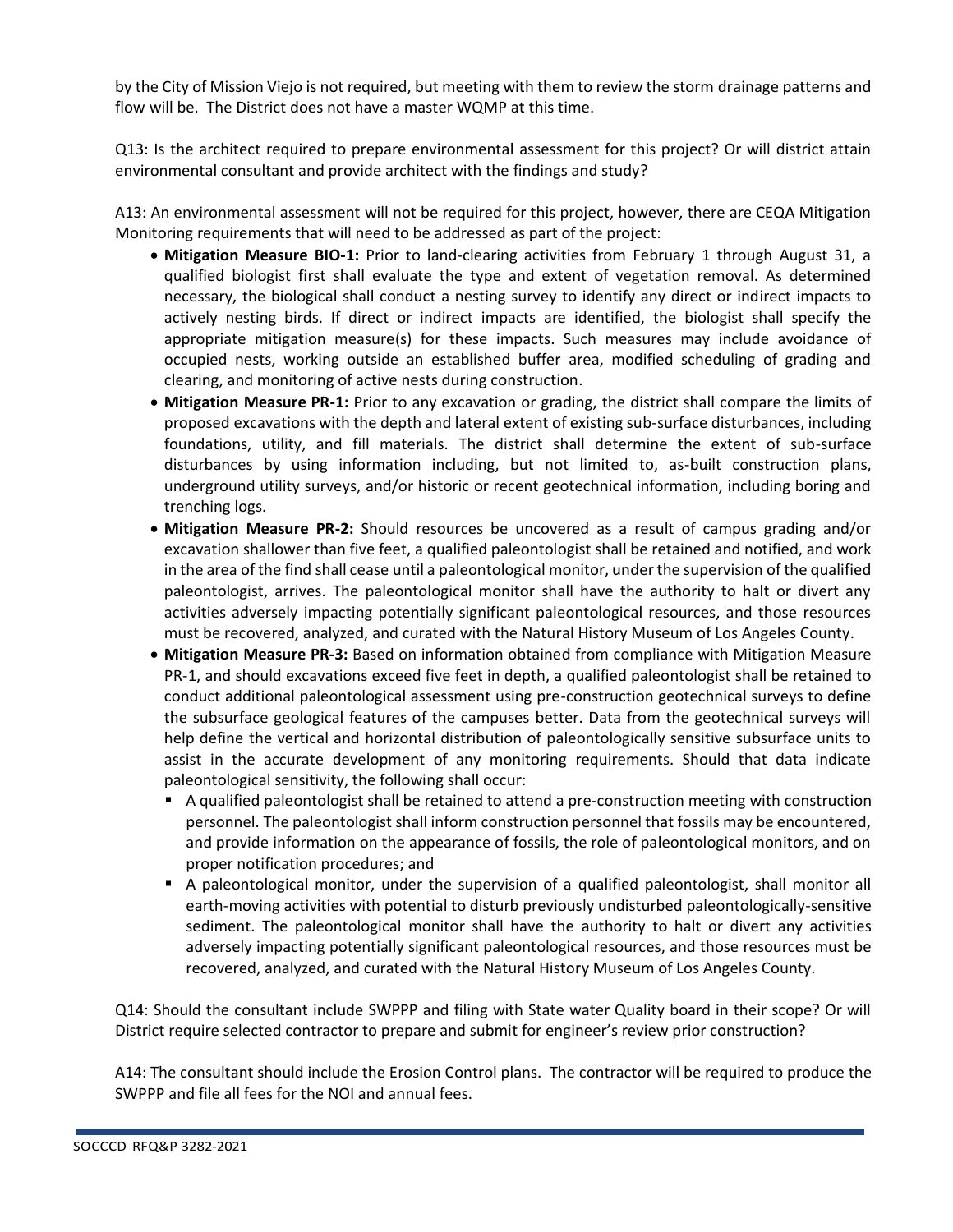Q15: Can you please confirm if the \$7.2M value for Project 1, and the \$2.8M value for Project 2, are hard construction costs, or project costs?

A15: The values provided are hard construction costs.

Q16: The budget in the master plan seems to estimate this project at \$17M, but the proposal budget seems to be \$7.2M. Why is this different?

A16: The value in the master plan reflects total project costs for each project, whereas, the RFQ&P has the budget for hard construction costs only for each project.

Q17: If we have a solar contractor design-build partner on our team, would that exclude them from bidding on the project?

A17: Yes, that would exclude the solar contractor design-build partner from bidding.

Q18: Appendix "D" (Architectural Services Agreement) outlines tasks and deliverables related to developing design plans for a new building; however, the scope defined in Chapter 4 pertains to site related improvements to the parking lot. Please clarify the list of deliverables for this project.

A18: This will be addressed in a forthcoming addendum.

Q19: Appendix "D" Item "O" states that a Topographic Survey will be provided; will this be a CAD and/or Civil 3D file and if so, what version of CAD?

A19: It will be in CAD; version not known at this time.

Q20: Please confirm that a Geotechnical Report will be provide as stated in Appendix "D" Item "O".

A20: See A11 above.

Q21: Has the College mapped out the location of site utilities, and will a working CAD file plotting the utilities be provided?

A21: The College has, to the best of its abilities, mapped out the location of site utilities, and yes, a working CAD file will be provided to the awarded firm.

Q22: Does the campus have a master plan for implementing Storm Water Treatment BMPs that already accounts for the development of this area to tie into or will this project area be required to develop its own stand-alone BMPs covering this project area exclusively?

A22: The District has a draft of a recently developed Storm Water Mitigation Plan that will be provided to the awarded firm.

Q23: Will the Parking Lot Expansion need to provide an ADA path of travel the Fine Arts building as well as to the Softball Fields?

A23: ADA paths of travel to the Fine Arts building and the Softball Fields will be required from Parking Lot 12.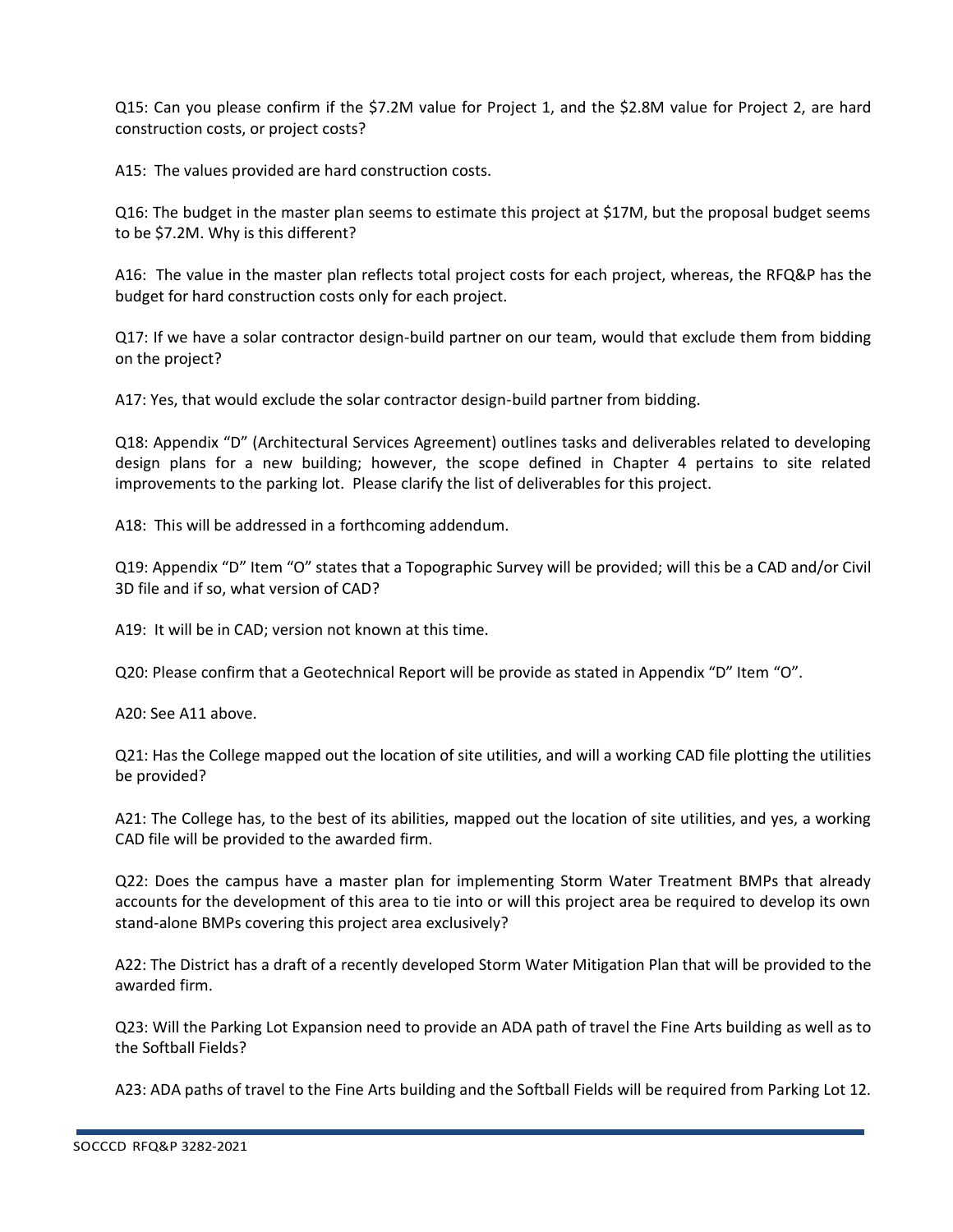Q24: Does the existing electrical service feeding the existing electrical lighting for Parking Lot 12 have enough capacity to provide additional lighting fixtures to accommodate the parking lot expansion?

A24: The selected firm will need to make this determination.

Q25: Confirm that the Solar PV canopies for both projects will need to be included in the design and not subcontracted to a solar design build company.

A25: Confirmed

Q26: Project 1. Is the \$7.2M total project cost including soft costs or the hard construction cost budget?

A26: See A15 above.

Q27: Project 2. Is the \$2.8M total project cost including soft costs or the hard construction cost budget?

A27: See A15 above.

Q28: Project 2 Scope Item 5. Is there a target number for the total number of electric vehicle charging stations?

A28: Not at this time, but it will exceed what is currently required by Cal Green

Q29: PROPOSAL FORM C. Is the 7 pp. limit for each project (and thus 14 pp. limit) or for both projects?

A29: 7-page limit for each project.

Q30: PROPOSAL FORM C Item 8. Can we list projects not performed by the firm but performed by a consultant who is a specialist for the scope item; i.e., sports fields and solar canopies?

A30: Yes, provided you indicate this on the project reference.

Q31: Agreement. Part B.e. example. Please advise can submittals be all electronic and in the interest of sustainability reduce hard paper deliverables?

A31: Yes, unless it requires a physical sample.

Q32: Agreement. Probable Costs and Cost Estimates. It can be interpreted that seven (7) cost estimates are required. Can this number be reduced to reduce the fees for the project?

A32: This will be addressed in a forthcoming addendum.

Q33: If we include a solar consultant on our proposed team, will they be precluded from bidding on the construction phase of  $ALL$  project Phases  $(1 – 4)$  of the Solar Canopies? Or will they only be precluded from bidding on the construction of Phase 1 of the Solar Canopies?

A33: They will be precluded from bidding on the construction of phase 1, as that is the only phase that has design included in this phase.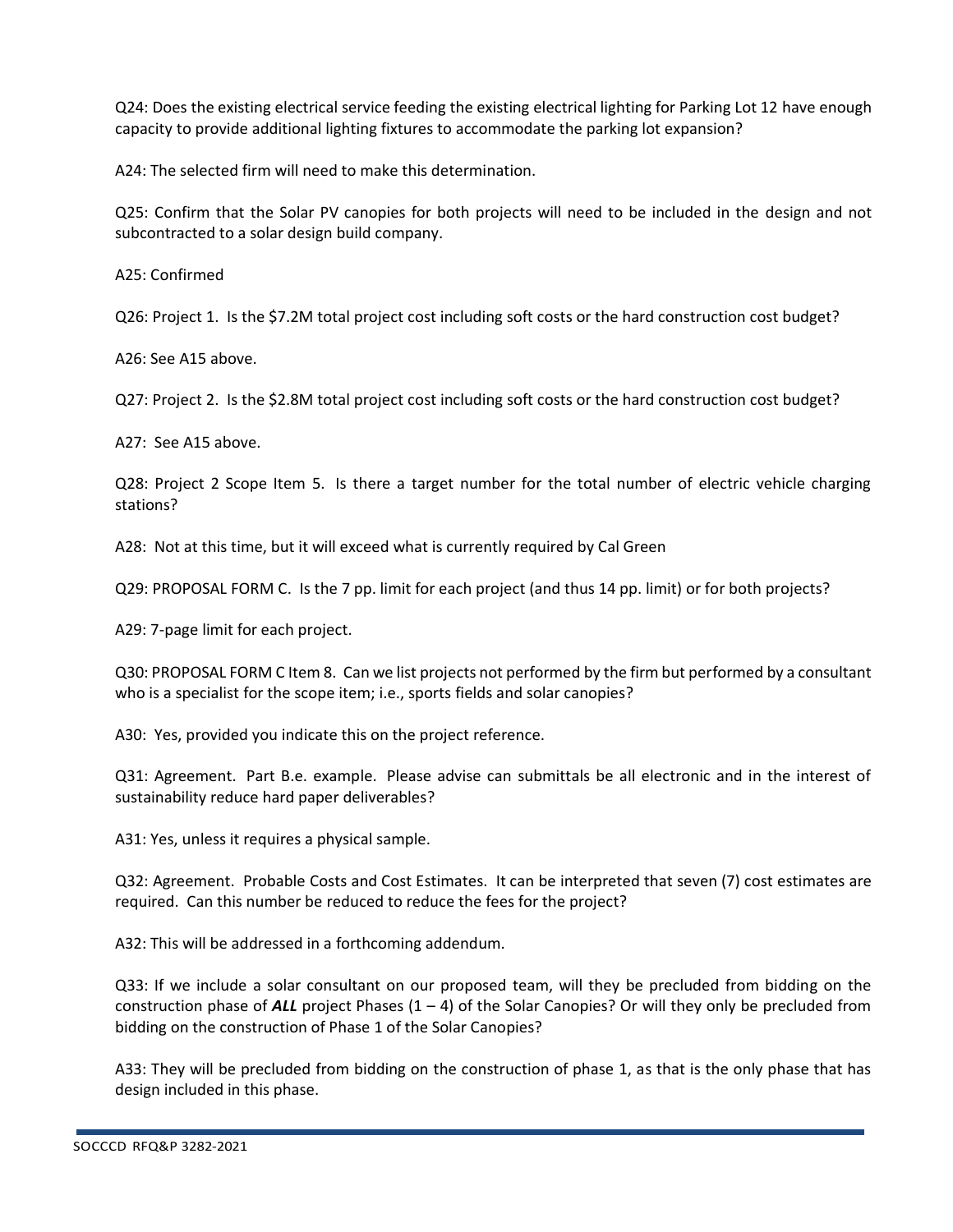Q34: Can you please confirm that the Solar Canopy Phase 1 needs to achieve 25% of the 6.5 MW Net Zero Campus Goal, as stated in the verbal introduction to the scope in the preproposal meeting?

A34: The 25% is an approximate figure. The feasibility study should layout the approximate generation for each phase based on the parking lots across the campus.

Q35: If the Solar Canopy Phase 1 is to achieve a specific % of the 6.5 MW Net Zero Campus Goal, and it's not feasible to achieve that goal on Lot 12 and Lot 12 Expansion, can another lot be proposed alongside Lot 12?

A35: Softball/Lot 12 expansion and Solar Canopy Phase 1 are separate projects. Adding solar canopies to Lot 12 separate and in addition to what will be designed and constructed in phase 1 of the solar canopy project.

Q36: Does the district have a preference for the solar canopies to be DSA Pre-Checked design or not?

A36: Preference would be for the solar canopies to be DSA pre-checked design.

Q37: Can the district confirm that the \$2.8M budget for Project 2, Phase 1 includes designing the canopies and systems across the entire campus? Are the canopies in Project 1 included in that budget?

A37: The \$2.8M budget in project 2 is only for phase 1 of the solar canopy project. The solar canopies in Lot 12 (project 1) are separate from the phase 1 project.

Q38: Please confirm along with the topo survey(s) the District will provide a below-grade utilities survey(s) as well.

A38: See A10 above

Q39: Will geotechnical information be provided?

A39: See A11 above.

Q40: Does the baseball field require lighting?

A40: Softball field will require lighting.

Q41: According to the Master Plan on page 15, the Softball Field project includes the multi-purpose lawn. Is this still included in the scope? Will the softball field be synthetic turf or natural grass?

A41: See A4 above.

Q42: Are you automatically deemed non-responsive if you provide exceptions to the sample agreement?

A42: No, however extensive exceptions will be taken into consideration during the evaluation of proposals.

Q43: Will the District send an email to us regarding posted sign-in sheets or should we check on a particular date on our own?

A43: The attendee list for the mandatory pre-proposal meeting is attached to this Addendum.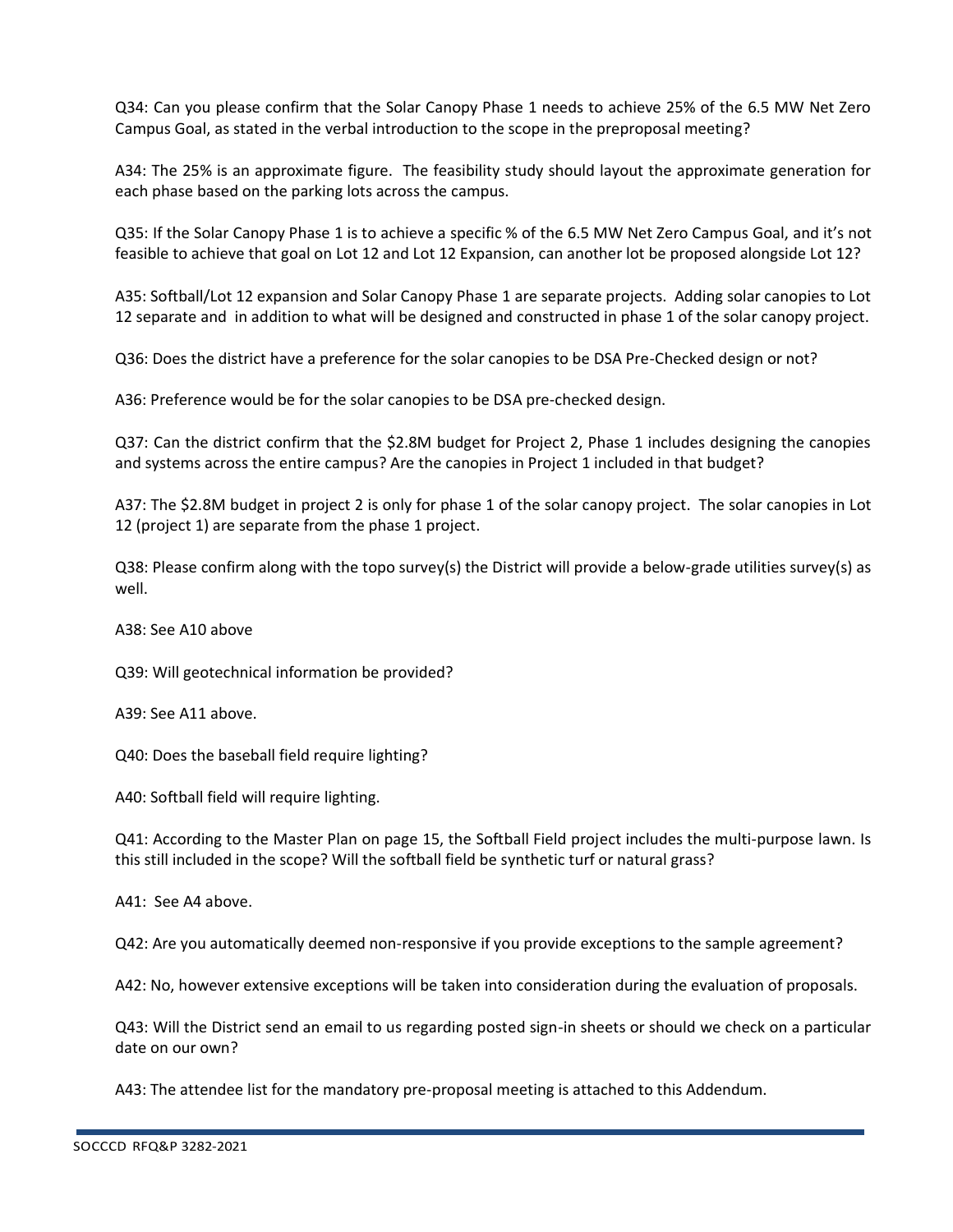Q44: Is wayfinding signage part of scope?

A44: Yes